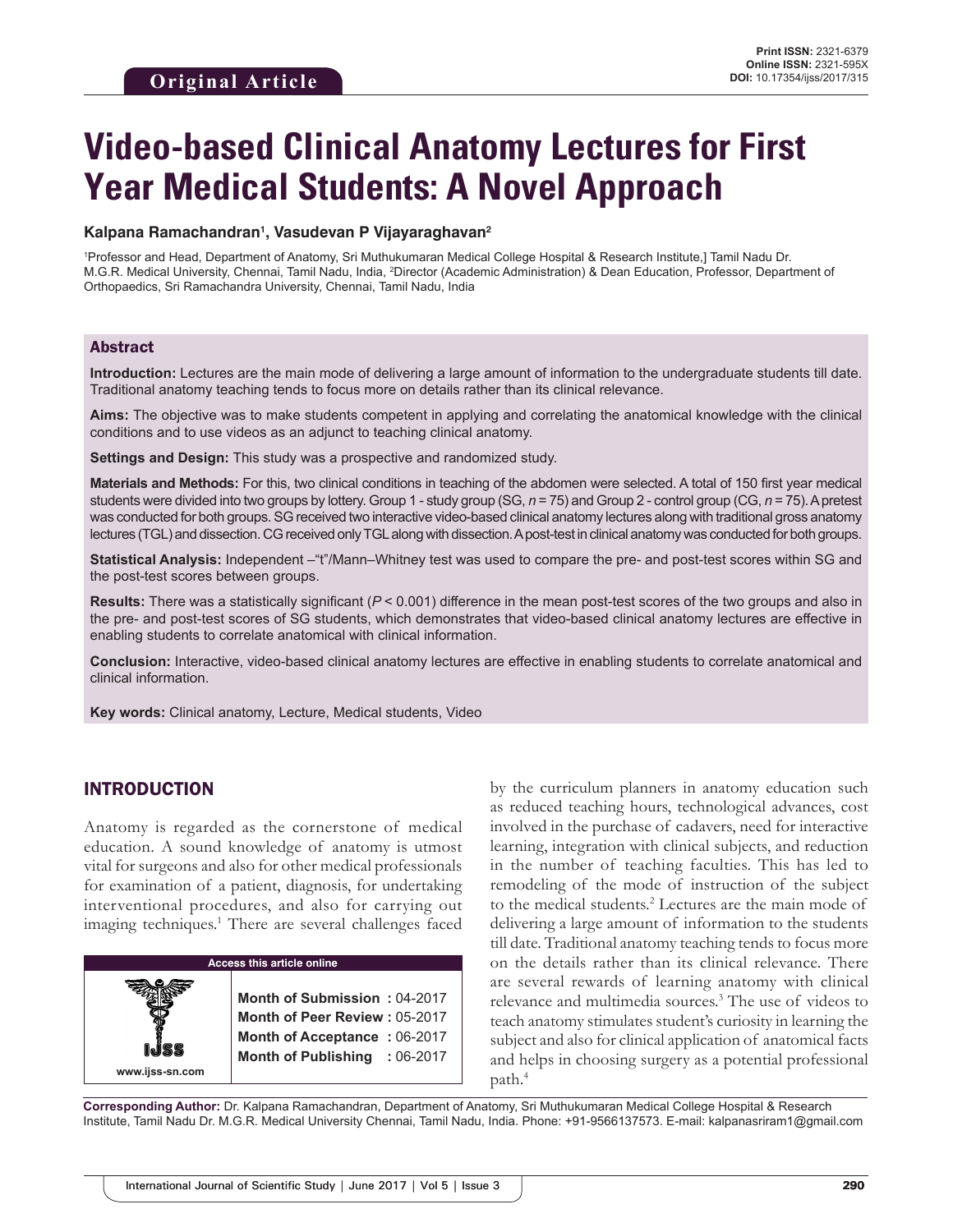Hence, we hypothesized that a modified lecture format which will make students competent in applying and correlating anatomical knowledge with clinical conditions will be beneficial to the students. The objective of this study was to make students competent in applying and correlating the anatomical knowledge with the clinical conditions and to use videos of clinical conditions in lectures as an adjunct to teaching clinical anatomy. We therefore proposed to develop, implement, and evaluate video-based clinical anatomy lectures for first year medical students.

## SUBJECTS AND METHODS

In this study, 150 first year MBBS students of 2014-2015 batch of Meenakshi Medical College Hospital and Research Institute, Enathur, Kancheepuram participated. This study was a prospective and randomized study (randomization by lottery method). Institutional ethical committee clearance was obtained. The details of the study were explained to the students, and a subject information sheet was given to them, and following this, informed consent was obtained from the participants.

150 first year MBBS students were divided into two groups of 75 each by lottery method. Group I was the study group (SG) and Group II was the control group (CG). The study was carried out during the gross anatomy teaching of the abdomen. Two clinical cases (inguinal hernia and hydrocele) were selected for the video-based clinical anatomy lectures. Model lesson plans, power point presentation, case study, pre-and post-test questionnaire, and a validated feedback questionnaire were prepared. Both the SG and CG students received the traditional gross anatomy lectures (TGL) and dissection on the gross anatomy of corresponding selected clinical cases, i.e., inguinal canal, male external genital organs. Both the group of students were given a pretest in clinical anatomy for each lecture. After this, the SG students received video-based clinical anatomy lectures (inguinal Hernia and hydrocele). These lectures were for 45 min each and were divided into multiple interactive segments. These lectures started with an introduction through a case study, followed by briefing of the relevant gross anatomy with questions, followed by clinical features of the selected clinical condition and a discussion on the given cases. A video demonstration of the case was shown with explanations at the end of the lecture followed by discussion. These lectures were made interactive by the use of clinical case study with discussion of the case, videos of the clinical case, buzz group, think, pair, and share, in which students were given a task to complete by pairing with the student next to him/her and finally share the answers with the large group. When SG students were exposed to the new teaching method, the CG students were given revision

of the corresponding topic in dissection hall. A post-test in clinical anatomy was given to both the groups for each lecture. A feedback questionnaire was given to the SG students to get their responses on the new teaching method.

The pre- and post-test scores for both the groups for each lecture were tabulated and were statistically analyzed.

#### **Statistical Analysis**

Independent –"t"/Mann–Whitney test was used to compare the pre- and post-test scores within SG and the post-test scores between groups.

## RESULTS

Following are the results of this study:

- 1. Comparison of post-test scores between groups independent –"t"/Mann–Whitney test. When the post-test scores of the study and CGs for each lecture were analyzed using independent *t*-test/ Mann–Whitney test (Table 1), it showed that there is a significant difference between SG and CG students for both the lectures with a  $P \leq 0.001$  which is statistically significant. This shows that SG students performed better than CG students when post-test scores of both were compared.
- 2. Comparison of pre- and post-test scores within SG independent –"t"/Mann–Whitney test. When the pre- and post-test scores of the SG for each lecture were analyzed using independent *t*-test/Mann– Whitney test (Table 2), it showed that there is a significant difference between the pre- and post-test scores of SG students for both the lectures with a *P* < 0.001 which is statistically significant. This shows that SG students performed better in the post-test compared to pretest.

### **Table 1: Comparison of post‑test scores between groups ‑ independent–"t"/Mann–Whitney test**

| Post-test                                                  | <b>Mean±SD</b>  |                 | <b>Significance</b> |
|------------------------------------------------------------|-----------------|-----------------|---------------------|
|                                                            | SG              | СG              |                     |
| Inquinal hernia                                            | $6.04\pm2.84$   | $3.62 \pm 1.79$ | 0.000               |
| Hydrocele                                                  | $3.43 \pm 1.04$ | $1.24 \pm 0.78$ | 0.0                 |
| SG: Study group, CG: Control group, SD: Standard deviation |                 |                 |                     |

### **Table 2: Comparison of pre‑ and post‑test scores within SG ‑ independent–"t"/Mann–Whitney test**

| <b>SG</b>       | <b>Mean±SD</b>  |                  | <b>Significance</b> |
|-----------------|-----------------|------------------|---------------------|
|                 | <b>Pretest</b>  | <b>Post-test</b> |                     |
| Inguinal hernia | $2.88 + 1.54$   | $6.04\pm2.84$    | 0.000               |
| Hydrocele       | $0.92 \pm 0.67$ | $3.43 \pm 1.04$  | 0.000               |
| ----<br>-- -    | $\cdots$        |                  |                     |

SG: Study group, SD: Standard deviation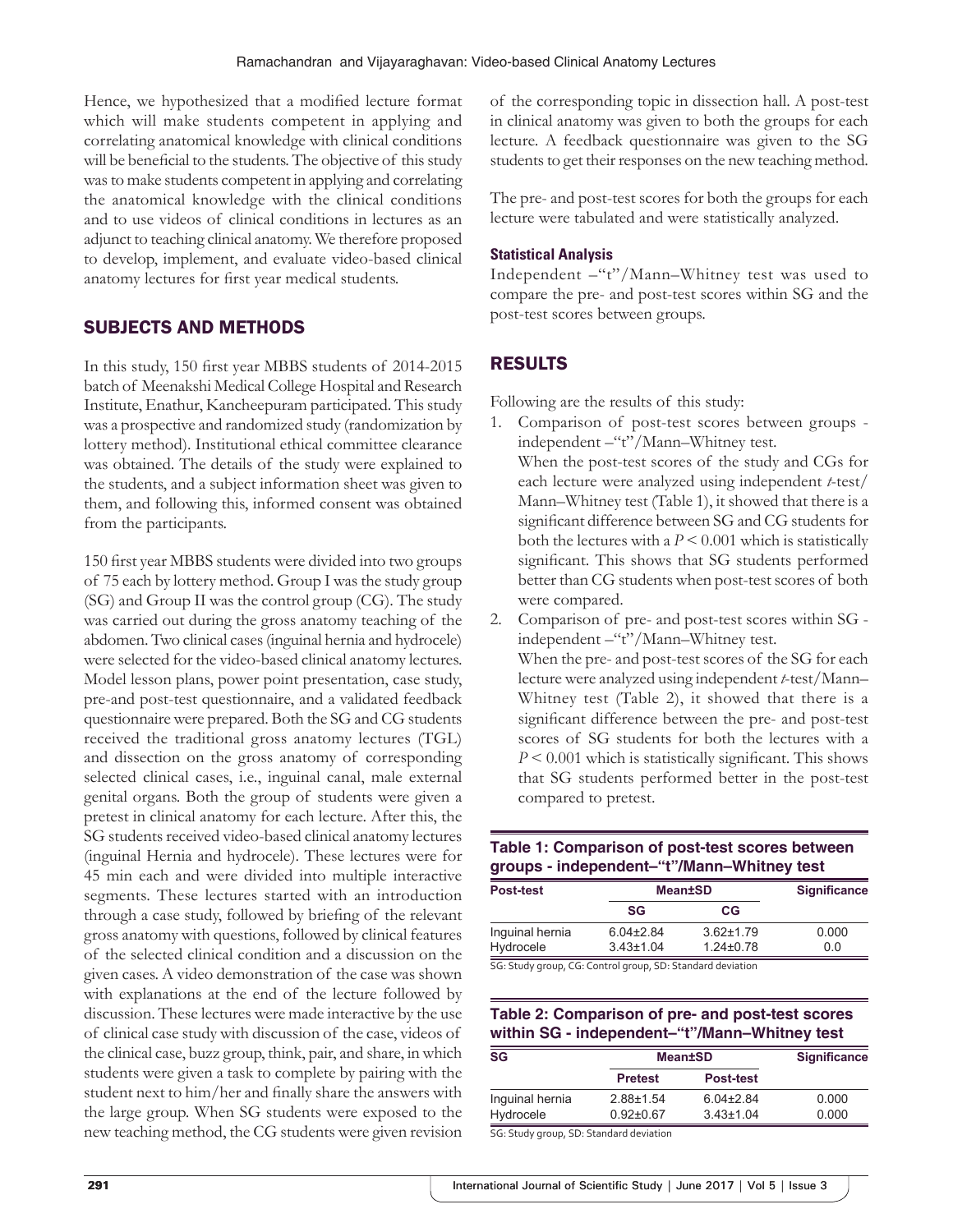- 3. Analysis of feedback questionnaire.
	- From Figure 1, it is evident that 95% of students have agreed, strongly agreed, or very strongly agreed to the feedback items 1-6.

Following were the open-ended questions and responses of the SG students for the feedback questionnaire.

Question 1 focuses on the process of lecture (interactive), question 2 focuses on the content of the lecture, and question 3 on the use of videos in lectures.

1. List the effects of traditional lecture method and the new teaching method on your learning.

The responses of students on the effects of traditional lecture method and the new teaching method on their learning are:

Students responded that the TGL are monotonous and vague, there were no opportunities to interact and were difficult to understand. On the other hand, the new teaching method (interactive lectures) was more interesting, thought provoking, and made them more attentive, and there were opportunities to interact.

From the above responses, it is clear that SG students found the new teaching method (interactive lectures) more interesting, interactive, and thought provoking as compared to the TGL.

2. List the ways in which the traditional lecture and the new teaching method affected your understanding of the clinical conditions.

The responses of students on the ways in which the traditional lecture and the new teaching method affected the student's understanding of the clinical conditions are as follows.

Students responded the TGL do not emphasize on the importance of clinical anatomy, clinical anatomy is explained only superficially, and it was difficult to apply anatomy concepts. On the other hand, the new teaching method (clinical anatomy lectures) gave a clear understanding of the clinical condition, more emphasis was given to clinical anatomy, and they felt that they are able to correlate anatomical knowledge with the given clinical condition. From the above, it is clear that SG students found the new teaching method (clinical anatomy lectures) helped them understand and correlate anatomical knowledge with the given clinical condition as compared to the TGL.

3. Do you think the use of video in lectures helped you learn better? If yes, how? If No, why?



**Figure 1: Overall rating of lectures**

The responses of students are that the use of videos of clinical cases was very helpful in understanding anatomy, made them learn not only anatomy better but also the clinical application of anatomy in a better way. They also felt that visual learning is thought provoking and the knowledge gained on the clinical cases will be very helpful in for clinical years.

# **DISCUSSION**

This study showed that a video-based clinical anatomy lectures, which was also interactive, were beneficial to the students as are evident from the higher post-test scores of SG students as compared to CG students who were only exposed to TGL. TGL tends to focus more on minute anatomical details, thus giving less emphasis on the clinical correlation of the topic under the study. Students when exposed to clinical anatomy lectures in an interactive way complemented with relevant videos, showed more interest, are motivated, and learn better as seen from the feedback obtained from students.

The Medical Council of India in its vision 2015 insists on early clinical exposure in the first year of medical school itself.5 This study is in accordance with the guidelines laid by MCI in this aspect as we have introduced clinical cases in the first year itself by making use of a paper case and video.

Drake2 introduced an innovative clinically oriented approach to anatomy teaching which involved three steps. In the first step, students previewed a clinical case, and in the next step, students gained basic anatomical knowledge about the case using textbooks and self-directed learning. In the last step, presentation and discussion of the clinical case were done by a clinician. In this study, we have used a lecture format for a large group of students by the introduction of a clinical case, reinforcement of anatomical knowledge, and discussion of the clinical case along with supplementation of a video demonstration on the clinical condition.

Clinical association lectures have been implemented, in which clinicians were asked to give a lecture, and when they helped students with problem-based case studies, it was